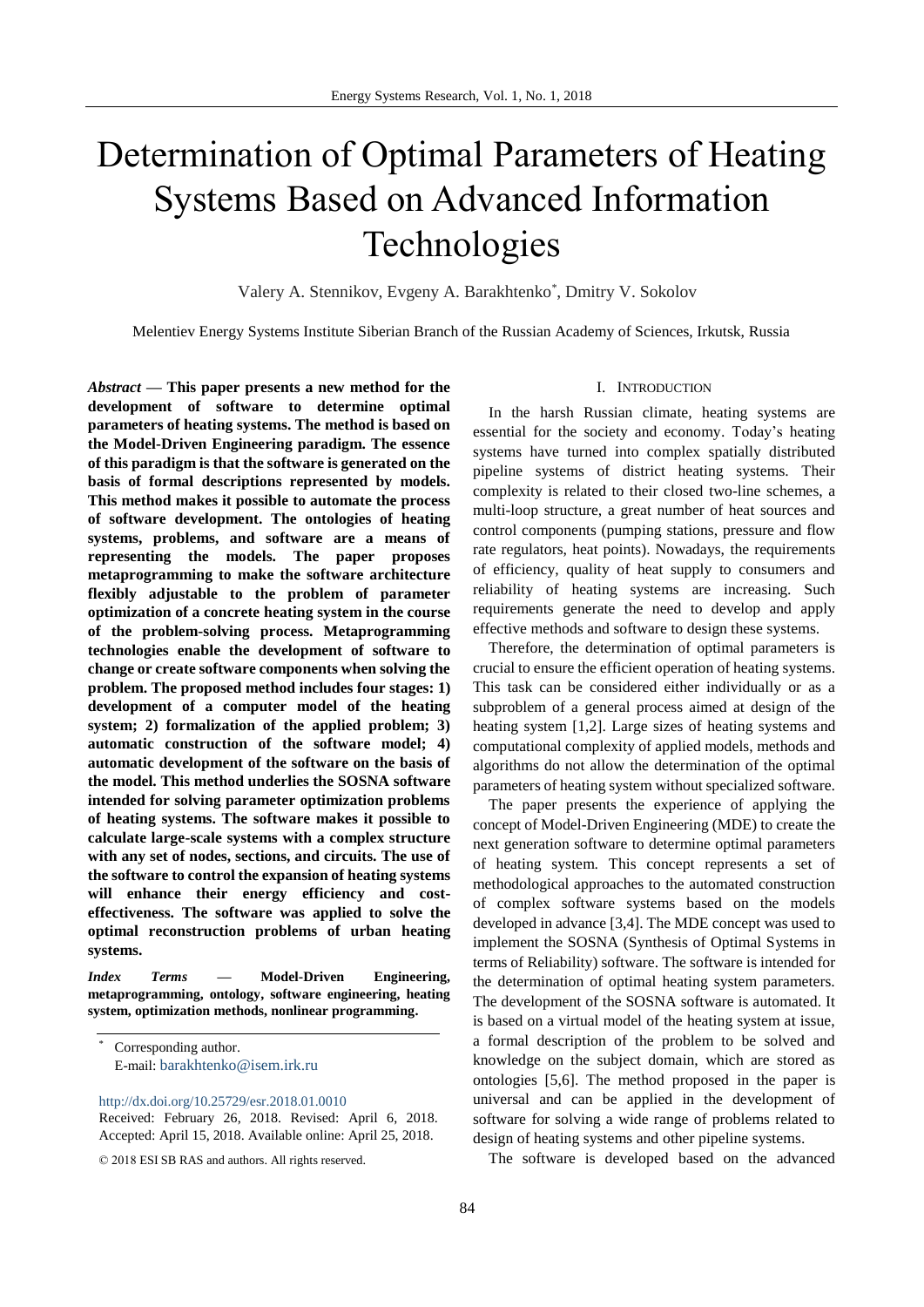V. Stennikov et. al<br> [Energy Systems Research,](http://esrj.ru/) Vol. 1, No. 1, 2018<br>
metaprogramming technologies make it possible to adjust<br>  $Z(\mathbf{d}, \mathbf{u}, \mathbf{H}, \mathbf{x}, \mathbf{P}) = \sum_{i \in I_p} Z_i^{\mathsf{p}}(d_i, u_i) + \sum_{i \in I_p} Z_i^{\mathsf{ps}}(H_i, x_i) +$ <br>
metaprogra metaprogramming technologies [7]. The metaprogramming technologies make it possible to adjust the software to calculation of systems with different types of equipment (pipes made of steel and metal plastic, of various diameters, pumps, etc.) and different ways of its installation.

# II. DETERMINATION OF OPTIMAL HEATING SYSTEMS PARAMETERS AND METHODS TO SOLVE THIS PROBLEM

The optimization problem of heating system parameters is stated as follows. The set parameters include: 1) a heat network scheme consisting of *m* nodes and *n* branches, represented by directed graph  $G_{\text{hss}} = (J, I)$ , where  $J - a$ set of vertices (nodes),  $I - a$  set of edges (branches);  $J = J_c \cup J_s \cup J_c$ , where  $J_c$ ,  $J_s$  and  $J_c$  – sets of consumers, sources and branching points in the scheme, respectively;  $I = I_{p} \cup I_{s} \cup I_{c}$ , where  $I_{p} = I_{e} \cup I_{n}$  – a set of branches in the linear part of the network consisting of sets of existing  $I_e$  and new  $I_n$  branches;  $I_c$  and  $I_s$  – sets of consumer-branches and source-branches, respectively;  $I_{ps} \subset I_s \cup I_p$  – branches on which pumping stations (PS) are either installed or allowed; 2) pipeline lengths in the network branches  $L_i$ ,  $i \in I_p$ ; 3) a set of standard pipeline diameters  $D$ ; 4) a set of numbers of all pipeline construction (reconstruction) ways possible for the network *U* ; 5) sets of numbers of pipeline construction (reconstruction) permissible for each branch  $U_i \subset U$ ,  $i \in I_p$ ; 6) lower ( $P_j^{\min}$ ,  $j \in J$ ) and upper ( $P_j^{\max}$ ,  $j \in J$ ) pressure constraints; 7) lower ( $v_i^{\min}$ ,  $i \in I_p$ ) and upper (  $v_i^{\text{max}}$ ,  $i \in I_p$ ) constraints on heat carrier flow speed in branches; 8) vector of nodal heat carrier sinks and sources  $\mathbf{Q} = (Q_1, \dots, Q_m)^T$ ; 9) a set of heads at pumping station T; 10) constraints on the minimum available head at consumers'  $\Delta H_i^{\min}$ ,  $i \in I_c$ .

By solving this problem we will determine optimal parameters of heating systems: 1) vector of pipeline diameters  $\mathbf{d} = (d_1, ..., d_n)^T$ **d** =  $(d_1, ..., d_n)^T$ ; 2) vector **u** =  $(u_1, ..., u_n)^T$  $\mathbf{u} = (u_1, \ldots, u_n)$ with its components  $(u_i \in U_i, i \in I_{\pi})$  containing the numbers of optimal ways of pipeline construction (reconstruction); 3) vector of heads at pumping station  $\left(H_1,\ldots,H_n\right)^{\rm T}$  $\mathbf{H} = (H_1, \dots, H_n)$ <sup>T</sup>; 4) vector of heat carrier flow rates in branches  $\mathbf{x} = (x_1, \dots, x_n)^T$  $\mathbf{x} = (x_1, \dots, x_n)$  ; 5) vector of pressures at nodes  $\left(P_1, \ldots, P_m\right)^{\rm T}$  ${\bf P} = (P_1, ..., P_m)^T$ .

It is necessary to minimize the total cost function that has the following form:

$$
Z(\mathbf{d}, \mathbf{u}, \mathbf{H}, \mathbf{x}, \mathbf{P}) = \sum_{i \in I_p} Z_i^{\text{p}}(d_i, u_i) + \sum_{i \in I_{ps}} Z_i^{\text{ps}}(H_i, x_i) +
$$
  
+ 
$$
\sum_{i \in I_p} Z_i^{\text{e}}(x_i, d_i) + \sum_{i \in I_p} Z_i^{\text{h}}(d_i) + \sum_{\substack{i \in I_p \\ \varphi(i) = (j,k)}} Z_i^{\text{e}}(x_i, P_j, P_k) \to \min, \tag{1}
$$

where  $Z_i^p$  – costs of pipeline construction and operation in the network branch;  $Z_i^{ps}$  – construction and operation costs of pumping station;  $Z_i^e$  – cost of electricity used to pump a heat carrier;  $Z_i^h$  – cost of heat losses;  $Z_j^c$  – cost of electricity used to supply heat carrier to consumer;  $\varphi(i)$  – function associating each branch  $i \in I$  with a pair of incident nodes  $(j,k)$ .

The model of flow distribution in heating system has the following form:

$$
Ax = Q,\t(2)
$$

$$
\mathbf{f}(\mathbf{x}, \mathbf{s}) = \mathbf{A}^{\mathrm{T}} \mathbf{P} + \mathbf{H},\tag{3}
$$

where  $\bf{A}$  – the node-branch incidence  $m \times n$ -matrix of the calculated scheme;  $\mathbf{s} = (s_1, \dots, s_n)^T$  $\mathbf{s} = (s_1, \dots, s_n)^T$  – vector of hydraulic resistances of branches with components  $s_i = s_i(d_i)$ ,  $i \in I$  $f(x,s)$  – *n*-dimensional vector function with components  $f_i(s_i, x_i) = s_i x_i |x_i|^{\beta - 1}$ ,  $i = \overline{1, n}$ , that reflect the laws of pressure drop in the network branches,  $\beta$  – exponent of power depending on pipeline type and heat carrier flow.

The system of conditions and constraints includes:

- a constraint on pressure at nodes  
\n
$$
P_j^{\min} \le P_j \le P_j^{\max}, \ j \in J ;
$$
\n(4)

– a constraint on the heat carrier flow speed in the branches  $v_i^{\min} \le v_i(x_i) \le v_i^{\max}$ ,  $i \in I_p$  $(5)$ 

$$
-
$$
 a condition of discreteness of pipeline diameters

$$
d_i \in D \,,\ i \in I_p \,;\tag{6}
$$

– a condition of discreteness of pipeline reconstruction types

$$
u_i \in U_i \subset U \tag{7}
$$

– a condition of discreteness of pumping station heads

$$
H_i \in T \,, \ i \in I_{ps} \,;\tag{8}
$$

– a constraint on available head at consumers

$$
P_j - P_k \ge \Delta H_i^{\min}, \ \varphi(i) = (j,k), \ i \in I_c. \tag{9}
$$

The minimization problem of function (1) subject to (2) - (9) is solved to determine the optimal parameters of the heating system.

Based on the theory of hydraulic circuits that was developed at Melentiev Energy Systems Institute SB RAS, we have devised effective methods for determining optimal parameters of heating systems. For branched networks, the method of step-by-step optimization was based on dynamic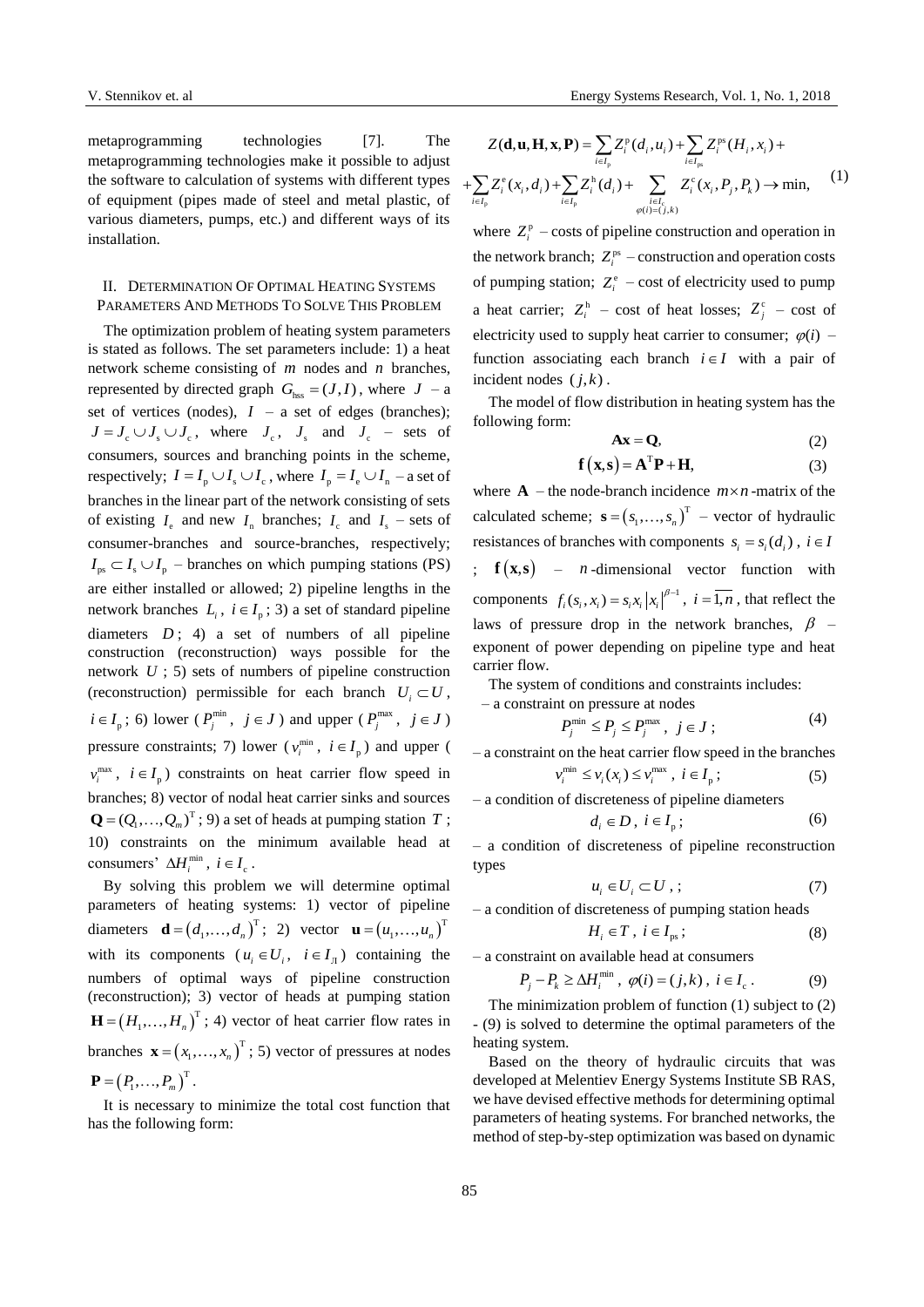programming [1, 2]. For ring (multiloop  $i \in I_p$ ) networks, we developed a multiloop optimization method based on the principle of successive improvement in solution [8, 1, 2]. An important characteristic of the enumerated methods is that they make it possible to flexibly adjust the computational procedure to the mathematical models of the used set of equipment.

Additive objective function (1) allows the application of dynamic programming for the determination of optimal parameters of branched heating systems: for the networks of such systems, the flow rates in branches **x** are uniquely determined by the tree-like structure and nodal flow rates **Q** . The computational procedure based on dynamic programming suggests determining the parameters of network components (branches and nodes) by their successive fitting in the direction from consumers to sources [1,2].

The idea of the multiloop optimization method lies in

decomposition of a complex optimization problem of ring heating system into two less complex subproblems [8,2]:

1) Determination of optimal parameters (diameters **d** and heads **H** ) of a network tree by dynamic programming method at fixed flow rates **x** ;

2) Calculation of flow distribution in a ring network (flow rates **x** and pressure **P** ) at fixed diameters **d** and heads **H** .

The method of multiloop optimization suggests an iterative computational process aimed at successive improvement in the heating system parameters, during which the enumerated subproblems are alternately solved (Fig. 1). A stopping criterion for the computation is the termination of a decrease in the objective function or coincidence of pipeline diameters in neighboring iterations. Thus, by successively solving the subproblems at issue we will arrive at a solution that cannot be improved by the method of multiloop optimization.



Figure1. A block-diagram of an algorithm for the determination of optimal parameters of a ring heat network by the multiloop optimization method, where  $N-$  iteration number;  $\varepsilon$  – set accuracy of the computational process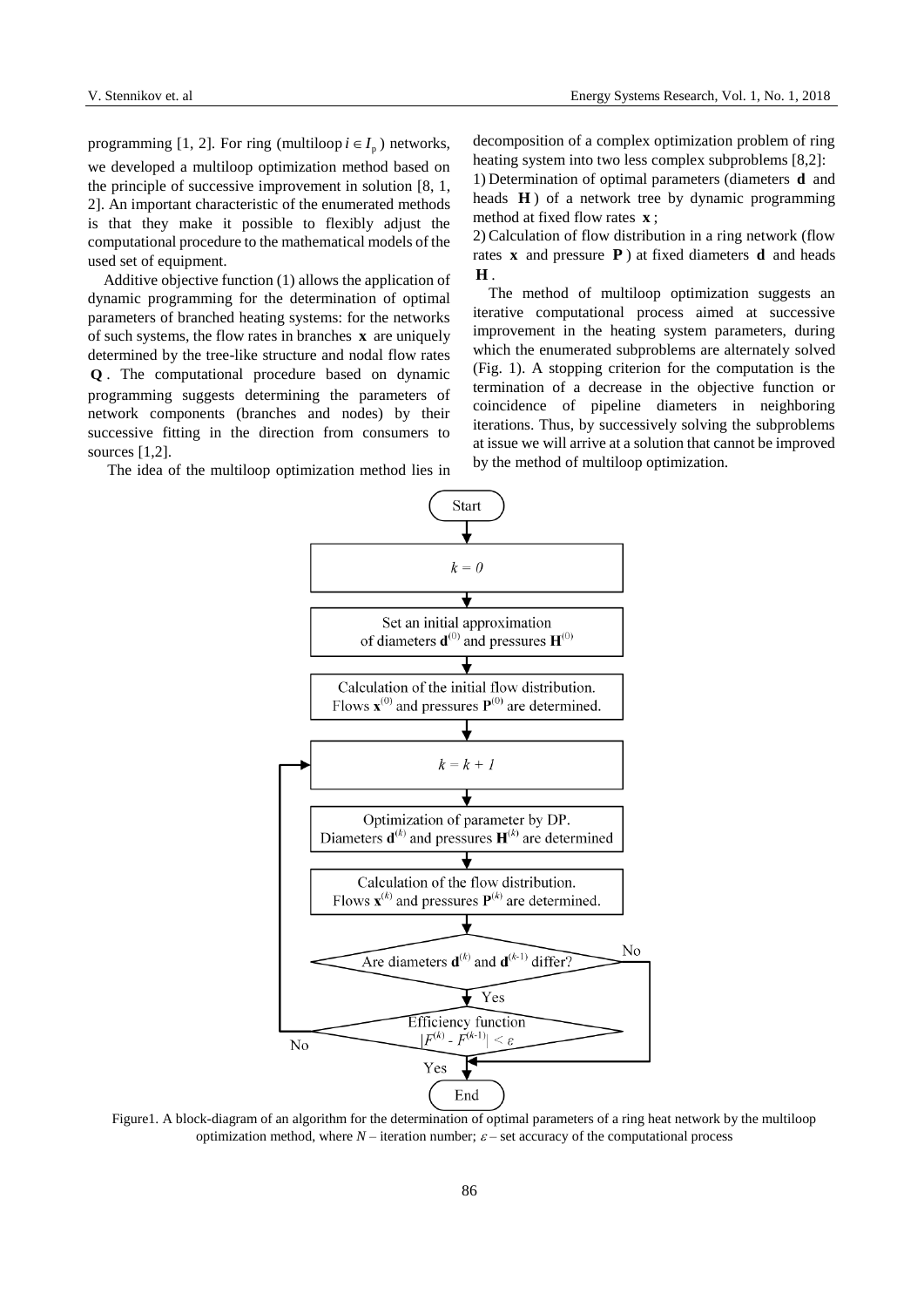The calculation of flow distribution in the heating system is reduced to solving a system of linear and nonlinear algebraic equations. There are two main forms of such systems: with nodal flow distribution and loop flow distribution [1,2]. The problem statement in the case of nodal flow distribution implies the following. The specified parameters are: incidence matrix **A** , vectors of nodal flow rates **Q** and heads **H** , vector function of hydraulic characteristics  $f(x,s)$  and pressure  $P'_m$  at node *m* . It is necessary to determine the vector of flow rates in branches  $\bf{x}$  and pressure at nodes  $\bf{P}$ , that satisfy the system of equations (2)-(3). This problem is solved by the pressure-based method [1, 2]. In the case of the loop flow distribution, the problem is solved by the method of loop flow rates  $[1, 2]$ .

#### III. LITERATURE REVIEW

The development of method and software is based on the advanced metaprogramming technologies. Metaprogramming represents a programming technique capable to create programs that generate other programs when running, or programs that change themselves during execution. In Russia, the fundamental research in this area was conducted by A.P. Ershov. In 1958, he published his monograph "Programming Programme for the BESM Computer" [9]. The researchers from other countries are [7, 10, 11], to name but a few.

The automatic construction of a software system involves ontologies that make it possible to formalize the description of objects of a subject domain, their properties, and interactions among these objects. Currently, the ontologies are finding increasingly wider application in engineering [12]. Some researchers describe the experience of applying ontologies to solve power engineering problems [13, 14]. General issues related to the development and use of ontologies are discussed in [15, 16].

We have made an overview of the existing software designed to model pipeline systems and solve other energy problems. Further, a description of some software systems based on advanced information technologies is presented.

The EPANET software designed by US EPA (United States Environmental Protection Agency) offers good possibilities for modeling water pipeline systems [17]. It includes a graphical subsystem enabling work with the model of pipeline system and a set of software modules intended for solving applied engineering problems. Graphical interface is implemented in Delphi, the software modules are implemented in C++ and are connected to the main program as Dynamic Link Libraries. The software allows modeling of hydraulic conditions in the network, given all their characteristics. The program (software)

includes the hydraulic analysis algorithms capable to analyze networks of any size without limitations, calculate head losses due to friction, by using the Hazen-Williams, Darcy-Weisbach and Chezy-Manning equations, and calculate head losses in branches and junctions. EPANET can also be used to simulate the application of pumps, calculate power consumption by pumps and costs, simulate different types of valves and throttles.

The Thermoflow software was designed by a group of authors headed by Maher Elmasri. The software consists of several modules that make it possible to solve a wide range of problems arising in heat power industry. The software ESteam developed by Veritech has a block structure and is capable to develop flow charts of steam turbine, gas turbine and combined cycle plants that can be used to conduct a variety of studies, introduce changes in the flow chart, represent grouped results in different ways, construct diagrams, etc. [18].

The heating systems can be designed with the software provided by different developers, for example, software from Polyterm Ltd, "Golfstream" from TIC "Sibnefteprodukt", WADSOP, ArcView GIS, etc.

The Melentiev Energy Systems Institute SB RAS has developed original methods and software implementing these methods. This software is called a system for machine program building. This system, using the data on the flow chart components and links among them, can generate a program for calculation of a complex thermal facility [19].

The ANGARA information-computation environment developed at Energy Systems Institute SB RAS by A.V. Alexeyev, N.N. Novitsky, and V.V. Tokarev to solve the problems within the theory of hydraulic circuits involves a metadatabase for flexible access to computation modules and databases [20]. The ANGARA environment can be used to implement a technology for the end-to-end modeling of pipeline systems of different types and purposes (heat supply, water supply, etc.) with a single graphical user interface. This advanced and sought-after technology makes it possible with one software tool to obtain results relating solutions to the following tasks: 1) design; 2) calculation of states; 3) dispatching control. The process of solving the enumerated problems requires effective methods and algorithms implemented as software modules. The Angara environment ensures fast connection of the required modules, which allows flexible organization of computational processes and solving problems of any complexity.

Currently, a great number of IT specialists are investigating the methods and technologies for construction of complex software systems. These include but are not limited to: [21, 22, 23] and [9, 24].

It is also worthwhile to draw attention to the research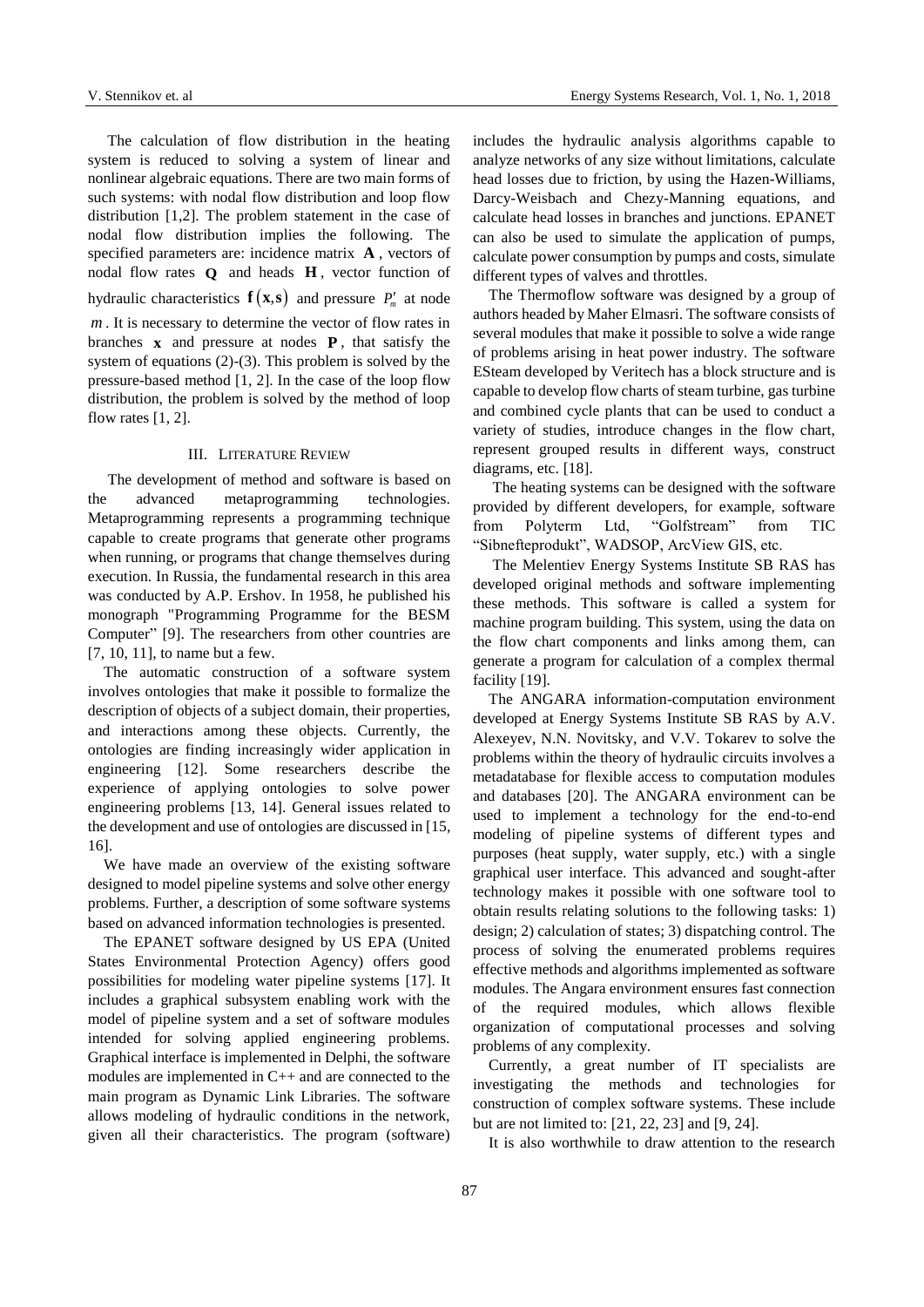[25], conducted at Melentiev Energy Systems Institute. It is focused on the information technologies applied in systems studies in the field of energy and proposes an original approach to the integration of these technologies in the framework of a single software package.

The general issues of development and analysis of the algorithms are considered in the studies presented in [26- 31].

Based on the literature review and an analysis of the existing software and approaches to its implementation, we can conclude that the issues addressed in the paper are of great importance.

## IV. DESCRIPTION OF THE PROBLEM AND SETTING THE RESEARCH OBJECTIVES

Evolution of the market for heat pipelines, equipment and technologies applied for heating system construction considerably expands the possibility for the implementation of various technical solutions. The expansion of the possibilities, in turn, requires their consideration when determining optimal parameters of heating systems, since each type of the applied equipment has its distinctive characteristics and is represented by its set of mathematical models defining its parameters and techno-economic relationships.

Concrete mathematical models for the calculation of the components of cost function (1) ( $Z_i^p$ ,  $Z_i^{ps}$ ,  $Z_i^e$ ,  $Z_i^h$ ,  $Z_i^c$ ) and hydraulic characteristics of branches  $(s_i, f_i(s_i, x_i))$ ,  $v_i(x_i)$ ) are chosen depending on the properties of the used equipment (material, composition, way of construction, operating time, etc.).

We will bring several examples of mathematical models applied to determine optimal heating system parameters.

Function  $f_i(s_i, x_i)$ , showing the law of pressure drop in the network branch for a steel pipeline has the following form ( $\beta$  = 2):

$$
f_i(s_i, x_i) = s_i x_i |x_i|.
$$

Hydraulic resistance of branch  $s_i$ , where the steel pipeline is laid can be calculated by the formula

$$
s_i = \lambda_i \, \frac{(1+\alpha_i)L_i}{d_i^{5.25}},
$$

where  $\lambda_i$  – coefficient, depending on equivalent roughness of the branch pipeline;  $\alpha_i$  – coefficient of local losses in the branch.

Costs of construction and operation of new pipeline  $Z_i^p$ are calculated by the equation

$$
Z_i^{\rm p}(d_i) = (a + f_{\rm p})K(d_i)L_i,
$$

where  $a$  – discounting coefficient;  $f_p$  – a share of depreciation charges for the pipeline;  $K(d_i)$  – specific capital investment in the pipeline.

Melentiev Energy Systems Institute SB RAS has been developing software for the determination of optimal parameters of heating systems for 40 years [1,2]. The software modules of the previous generation that implement the methods and algorithms to cope with this task are intended for a certain set of equipment which considerably complicates their adjustment to the calculation of networks with some other set of equipment. Therefore, the need has arisen to develop and apply new adaptive approaches to adjust the software to modeling of real heating systems with a large set of equipment involved. The implementation of the next generation software for the determination of optimal heating system parameters calls for new methods capable to flexibly adjust software to specific features of expansion and characteristics of equipment of the studied heating system.

#### V. METHODS FOR MODEL-DRIVEN ENGINEERING OF **SOFTWARE**

Based on the conducted research, we propose a new method for model-driven software development based on the MDE conception [32]. This method allows automated software construction both to determine optimal parameters of heating systems and to cope with the other related tasks of heating system design. Let us present the main principles of this method.

1. Integration of a virtual model of a specific heating system, models of heating system components (i.e. individual subsystems) and methods (algorithms) is performed only in the context of an applied problem.

2. Software components depending on the properties of the modeled heating system (a set of models of heating system components) are developed automatically by using metaprogramming based on the virtual model of this heating system and ontologies that contain the description of equipment and applied problems to be solved.

3. The software intended for modeling a certain heating system is designed in the context of an applied problem with the help of metaprogramming, based on automatically constructed software models of heating system components, and components implementing the methods and algorithms for solving the applied problems. The process of software construction is controlled by the knowledge stored in ontologies: a heating system ontology, a problem ontology and a software ontology.

XML language [5] is used as a tool for formal representation of ontologies. This language was used to develop the domain-oriented language. MathML (Mathematical Markup Language. Site of the project: [http://www.w3.org/Math/\)](http://www.w3.org/Math/) is applied for storage of mathematical models of the heating system components.

The heating system ontology consists of: a description of a hierarchical structure of heating system; a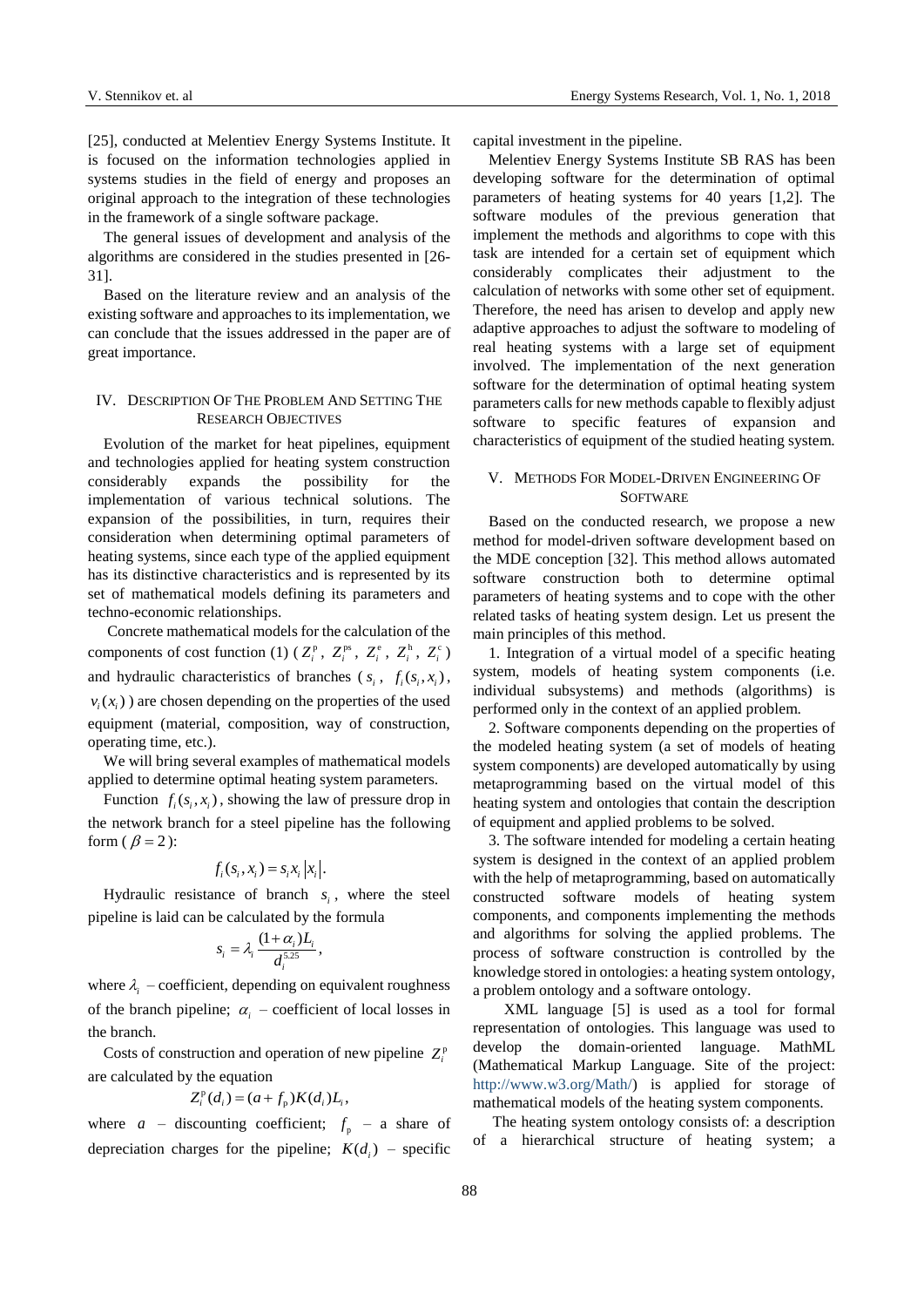classification of the equipment used in the heating networks and its technical characteristics; a description of heating system components and their parameters (technical characteristics, hydraulic parameters and boundary conditions); and a classification and description of the applied mathematical models (for example, equations defining the laws of head loss in the network branches, formulas for calculation of resistance, etc.). Figure 2 presents a fragment of the heating system ontology.

The problem ontology contains a description of the applied problems (for example, optimization of multiloop network parameters) and methods for solving them (for example, the multiloop optimization method), a description of algorithms, enumeration of parameters that represent initial data and parameters obtained by solving the problem.

The software ontology is intended for the storage of knowledge necessary to automate the construction and use the software. This ontology contains a description of software components, and their properties, metadata (input and output parameters, description of data formats), a description of technologies and interfaces for access to the software components.

The developed approach is intended for the use of Java [33] as the main language and programming platform.

The technique of model-driven software development includes four stages. A scheme demonstrating the interaction among the stages of this technique is presented in Fig. 3.

## *A. Stage 1. Construction of a virtual heating system model*

In this stage, an engineer constructs a virtual hierarchical model of a specific heating system. This model represents a directed graph with its vertices corresponding to nodes (sources, consumers, connection nodes) and edges corresponding to branches (passive branches, active branches with pumping stations). For each component of the model, there is information on the installed equipment,



Figure 2. A fragment of the heating system ontology.

its characteristics and methods of construction. The obtained model is stored in a database for a repeated application. Figure 4 presents a model of heating system in two-line representation. It contains one heat source, transmission and distribution networks, and two heat consumers. A graphical schematic editor is used to construct the models of real heating systems consisting of thousands of components. This editor allows construction and use of calculated schemes of heating systems on a site plan.

*B. Stage 2. A formal description of an applied problem* In this stage, an engineer formally describes an applied







Figure 4. A model of heating system in a two-line.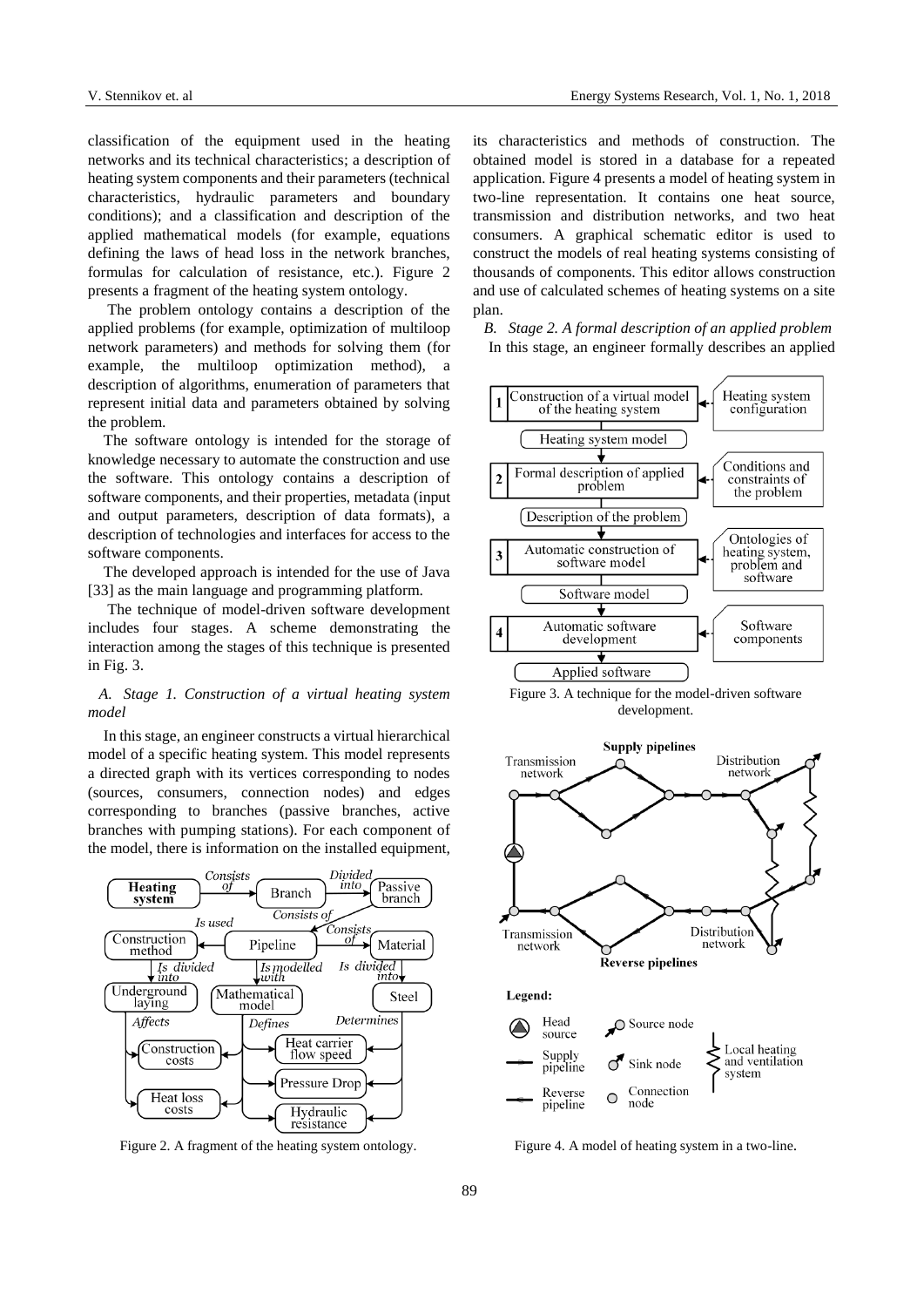problem. This implies setting conditions and constraints to determine optimal heating system parameters that include: 1) a set of standard pipelines and their characteristics; 2) constraints on pipeline construction (reconstruction) ways; 3) constraints on pressure at nodes; 4) constraints on speed of heat carrier flow; 5) design values of heat carrier sinks for consumers and heat carrier sources for sources; 6) a set of standard pumping stations and their characteristics.

#### *C. Stage 3. Automatic construction of a software model*

This stage suggests the creation of a software model intended for solving the applied problem. This model represents an aggregate of data structures that reflect the following software properties: a structure and composition of software components, description of a computational process in the form of an oriented graph, description of mathematical models of equipment, a list of applied methods and algorithms. The software model is built by an inference engine that for its operation uses a virtual model of heating system, a formal description of the problem and ontologies. The inference rules implemented in XSLT and XPath languages are applied for logical inference from the ontologies written in XML [34, 5].

An algorithm for automated construction of a software model includes the following steps.

Step 1. A list of equipment used to construct a heating system, and ways of its construction, is formed based on the virtual model of the heating system.

Step 2. A list of new equipment allowed to be installed for network reconstruction and ways of its installation is made based on formal description of the problem of determining the optimal heating system parameters.

Step 3. Based on the heating system ontology, the inference engine constructs the data structures that contain description of heating system component models necessary to solve the problem, based on the lists of equipment and ways of its installation that were formed in the previous steps.

Step 4. Based on the virtual model of the heating system, formal description of the applied problem and ontology of problems, the specific methods are chosen to solve the problems, a list of subproblems is made up, and the methods and algorithms are chosen.

Step 5. An oriented graph, defining the computational process is constructed to solve the problem of the determination of optimal heating systems parameters, based on the problem ontology. The nodes of this graph correspond to the steps of problem solving, and edges - to the links between them.

Step 6. Based on the list of methods and algorithms, the inference engine using the software ontology, makes a list of software components necessary to solve the problem of determining optimal parameters of the heating system.

Step 7. The data structures defining the relations "problem – method – component" are formed.

Step 8. Based on the description of components (implementing the methods and algorithms), and the software ontologies that were made in the previous steps, the component interfaces that implement mathematical models of heating system components are determined.

Step 9. Based on the problem ontology and software ontology, the data structures describing input and output parameters for each program component, types of data and ways of their transfer are formed.

# *D. Stage 4. Automatic construction of software based on its model*

In this stage, the software is automatically developed based on its model, with the aid of metaprogramming techniques. The following subproblems are solved in the course of its development.

Subproblem 1. Formation of a set of software components implementing mathematical models of heating system components. Below is an algorithm of constructing a set of software models of heating system components. The algorithm consists of three steps.

Step 1. The development control component calls XSLT-processor to develop models of heating system components, necessary to solve the applied problem. XSLT processor, based on a list of equipment from the software model, mathematical models in MathML format and transformation rules in XSLT format, creates a set of data structures that contain a description of models of heating system components.

Step 2. The development control component calls code builder that, based on the data structures defining the models of heating system components, and the description of interfaces of software components from the software model, builds a software code in the Java language.

Step 3. The development control component calls the Java compiler that compiles a software code built in the previous stage to make a set of necessary models.

Subproblem 2. Loading of software components, that implement the methods and mathematical models, into the memory by the tools of reflective programming which is one of the metaprogamming types [35]. Integration of these components into a single software package is performed through standardized interfaces ensured by design patterns [21].

The system loader that implements the Factory design pattern does the following: 1) it receives a description of software components from the software model; 2) finds the components that correspond to the problem to be solved; 3) prepares data structures necessary for their fetching; 4) loads the components into the memory by using the reflective tools of the Java language; 5) transfers references to the components to the software integration environment.

Subproblem 3. Filling of the hash tables with pairs "number – reference". These hash tables are used by software components represented by methods that receive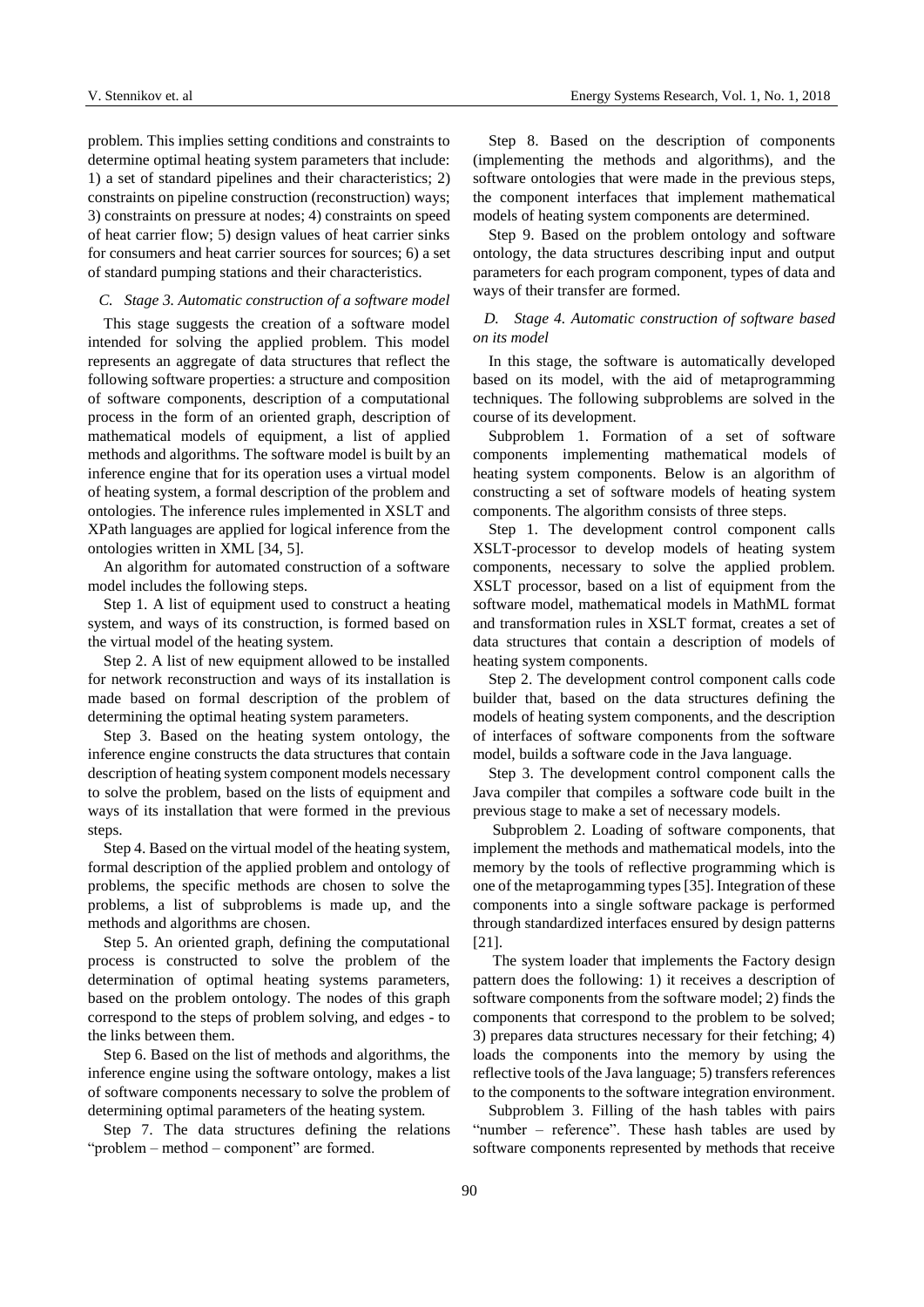references to the relevant software components represented by models, according to the numbers of mathematical models of components included in the heating system model.

#### VI. RESULTS

The software obtained as a result of automated development according to the proposed methods consists of three architectural layers (Fig. 5): 1) a subsystem of computation control (supervisor) that contains the components controlling the computational process; 2) a computing subsystem that solves an applied problem by using the software components that implement methods, algorithms and models; 3) a subsystem of data storage that provides data exchange between database and local memory.

The developed SOSNA software has been successfully applied in Melentiev Energy Systems Institute to determine optimal parameters of heating systems when solving the problems of heating system design, expansion and reconstruction. The proposed methods of model-driven software development enable its flexible application in modeling of the heating systems with a large set of equipment.

The SOSNA software was used to perform multivariate calculations that made it possible to determine the optimal parameters and make recommendations on rational



Figure 5. Architecture of software for optimization of heating system parameters.



Figure 6. A fragment of Bratsk heating system with recommended reconstruction measures.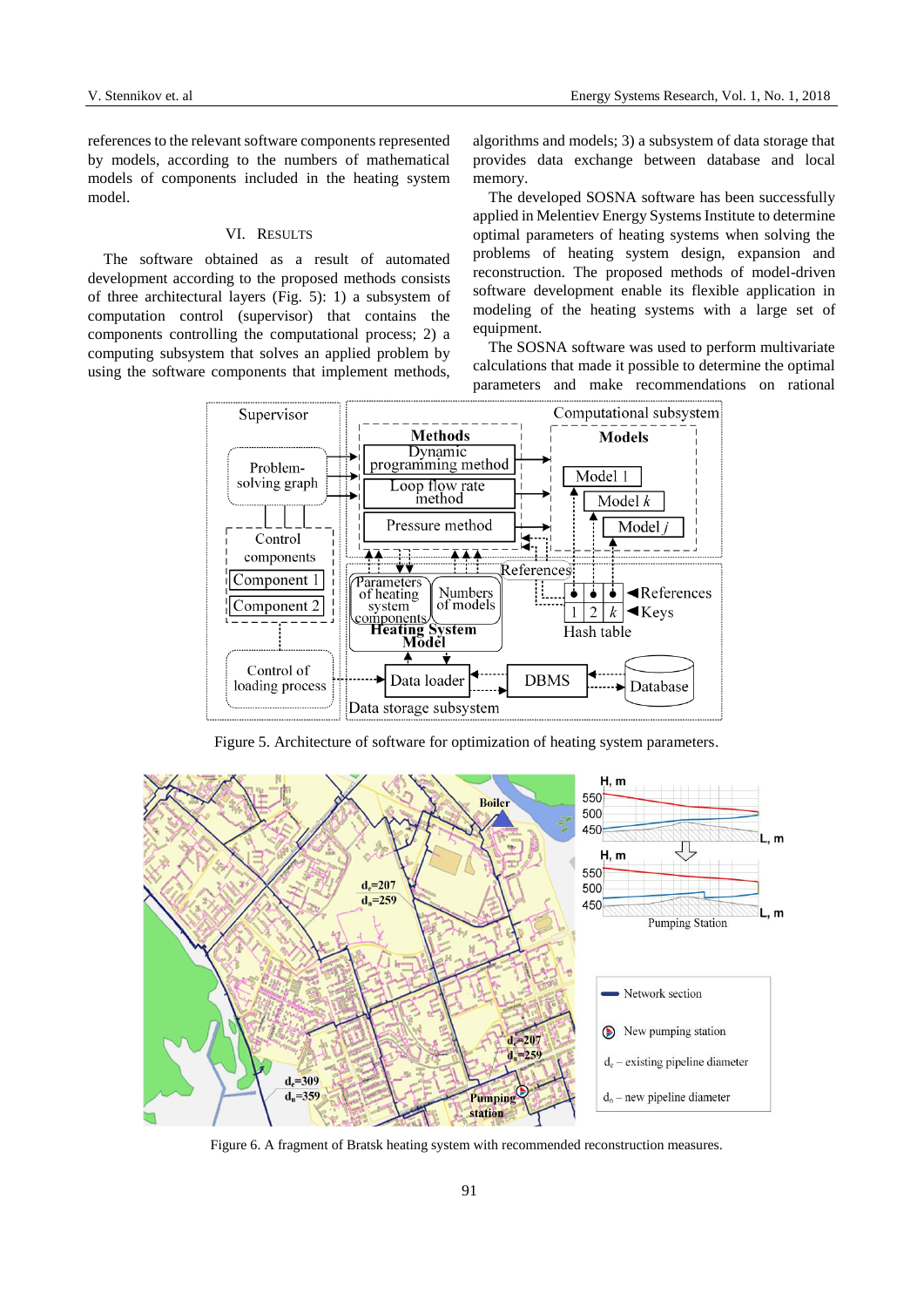reconstruction and expansion of the heating systems in the Central and Admiralteisky districts of Saint Petersburg, the town of Bratsk (Fig. 6) and Magistralny urban-type settlement. The proposed recommendations on the reconstruction of the heating system ensure their adaptation to the growing heat loads and foster their optimal operation.

#### VII. DISCUSSION AND CONCLUSIONS

The paper proposes original methods for model-driven development of the SOSNA software aimed at determining optimal parameters of heating systems. These methods are based on the MDE conception that allows the development of sophisticated software packages in the context of an applied problem. The software takes into consideration the specific features of construction and makes recommendations on the equipment for the studied heating system. The software can be used by research, design and operation organizations dealing with heat supply. It makes it possible to generate reconstruction and expansion recommendations which can enhance heating system efficiency and provide the required quality of heat supply to consumers.

#### ACKNOWLEDGEMENTS

The work was carried out within the project No. 16-07- 00948 of the Russian Foundation for Basic Research and the project III.17.4.3 (No. АААА-А17-117030310437-4) of the fundamental research program of the Siberian Branch of the Russian Academy of Sciences.

#### **REFERENCES**

- [1] A. P. Merenkov and V. Ya Khasilev, *The theory of hydraulic circuits*, Moscow: Nauka, 1985, 280 p. (in Russian).
- [2] A. P. Merenkov, E. V. Sennova, S. V. Sumarokov, V. G. Sidler and N. N. Novitskii, *Mathematical modeling and optimization of heat, water, oil and gas supply systems*, Novosibirsk: Nauka, 1992, 407 p. (in Russian).
- [3] M. Brambilla, J. Cabot and M. Wimmer, Model *Driven Software Engineering in Practice. Synthesis Lectures on Software Engineering #1*. San Rafael: Morgan & Claypool Publishers, 2012, 182 p.
- [4] M. Völter, T. Stahl, J. Bettin, A. Haase and S. Helsen, *Model-Driven Software Development: Technology, Engineering, Management*. New York: Wiley, 2006, 446 p.
- [5] M. R. Kogalovsky, *Perspective technologies of information systems*. Moscow: DMK-Press, 2003, 288 p.
- [6] V. A. Stennikov, E. A. Barakhtenko and D. V. Sokolov, "Ontologies application for implementation of the software for solving optimal

design problems of heat supply systems", *Informacionnye tehnologii*, no. 3, pp. 2-7, 2013. (in Russian).

- [7] Bartlett J. "The art of metaprogramming, Part 1: Introduction to metaprogramming", October 20, 2005. [Online]. http://www.ibm.com/ developerworks/library/l-metaprog1/
- [8] S. V. Sumarokov, "The method of solving the multiextremal network problem," *Ekonomika i matematicheskie metody*, vol. 12, no. 5, pp. 1016- 1018, 1976. (in Russian).
- [9] A. P. Ershov, *Programming Programme for the BESM Computer*, London: Pergamon Press, 1959. 158 p.
- [10] N. Wirth, *Algorithms and Data Structures, Upper Saddle River*, New Jersey: Prentice Hall, 1985, 288 p.
- [11] B. C. Smith, Procedural Reflection in Programming Languages, Department of Electrical Engineering and Computer Science, PhD dissertation, Massachusetts: Massachusetts Institute of Technology, 1982, 100 p.
- [12] G. B. Evgenev, *Intelligent Design Systems*, Moscow: Bauman MSTU, 2009. 334 p. (in Russian).
- [13] Y. A. Zagorulko and G. B. Zagorulko, "Ontological approach to the development of the decision support system at the oil and gas producing enterprise," *Vestnik NGU*, vol. 10, pp. 121-129, 2012. (in Russian).
- [14] T. N. Vorozhtsova and S. K. Skripkin, "Using ontologies in modeling of software," *Vychislitel'nye tekhnologii*, vol. 13, 2008, pp. 376-381. (in Russian).
- [15] T. Gruber, *What is an Ontology?* Stanford University, Nov. 9, 2009. [Online], [http://www](http://www-ksl.stanford.edu/kst/what-is-an-ontology.html)[ksl.stanford.edu/kst/what-is-an-ontology.html](http://www-ksl.stanford.edu/kst/what-is-an-ontology.html)
- [16] N. Guarino, Understanding, Building, and Using Ontologies. Nov. 1, 2010. [Online]. http://ksi.cpsc.ucalgary.ca/KAW/KAW96/guarino/g uarino.html
- [17] EPANET. Model for Water Distribution Piping Systems. February 21, 2017, [Online]. <http://www.epa.gov/nrmrl/wswrd/dw/epanet.html>
- [18] The Thermoflow Software. Fabruary 21, 2017, [Online]. [https://www.thermoflow.com/products\\_appspecific.](https://www.thermoflow.com/products_appspecific.html) [html](https://www.thermoflow.com/products_appspecific.html)
- [19] L. S. Popyrin, V. I. Samusev and V. V. Epel'shtein, *Automation of mathematical modeling of thermal power plants*, Moscow: Nauka, 1981, 236 p. (in Russian).
- [20] A. V. Alexeyev, N. N. Novitsky, V. V.Tokarev and Z. I. Shalaginova, "Principles of development and software implementation of the information and computing environment for computer modeling of pipeline and hydraulic systems", in *Pipeline systems*